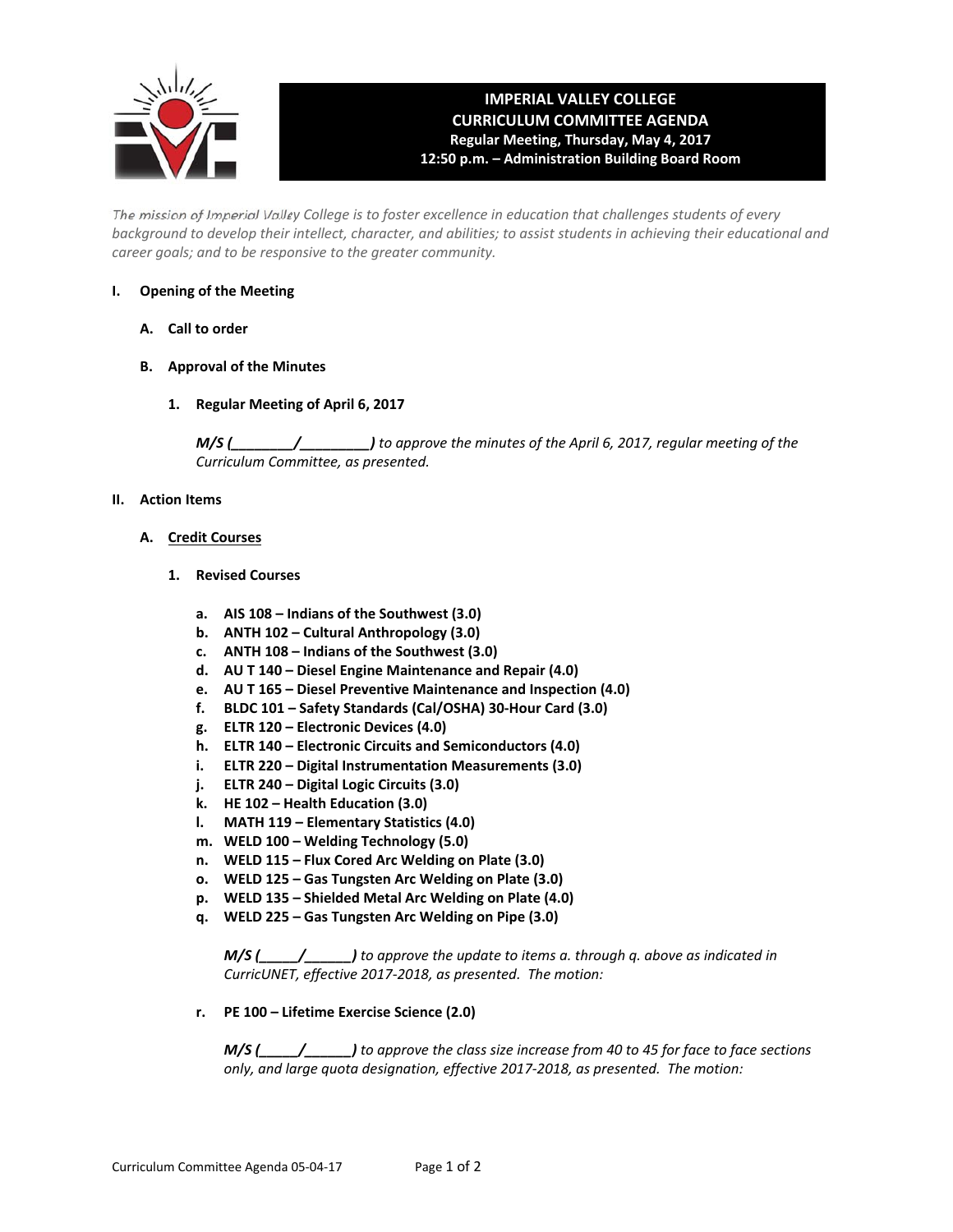#### **2. Deleted Course**

**a. AG 132 – Business Management (3.0)**

 *M/S (\_\_\_\_\_/\_\_\_\_\_\_) to approve the deletion of AG 132 from the credit curriculum, effective 2017‐2018, as presented. The motion:*

#### **B. Degrees and Certificates**

#### **1. Revised Certificates**

 **a. Diesel Farm Machinery and Heavy Equipment Technician Certificate**

M/S (\_\_\_\_/\_\_\_\_\_\_\_\_\_) to approve the reduction of units from 22 to 20, effective 2017-2018, as  *presented. The motion:*

#### **b. Nursing VN Certificate**

 *M/S (\_\_\_\_\_/\_\_\_\_\_\_) to approve the update to prerequisite requirements, effective 2017‐2018, as presented. The motion:*

#### **III. Discussion Items**

- **IV. Information Items**
- **V. Other Items**
- **VI. Next Regular Meeting: May 18, 2017, 12:50pm in the Board Room**

#### **VII. Adjournment**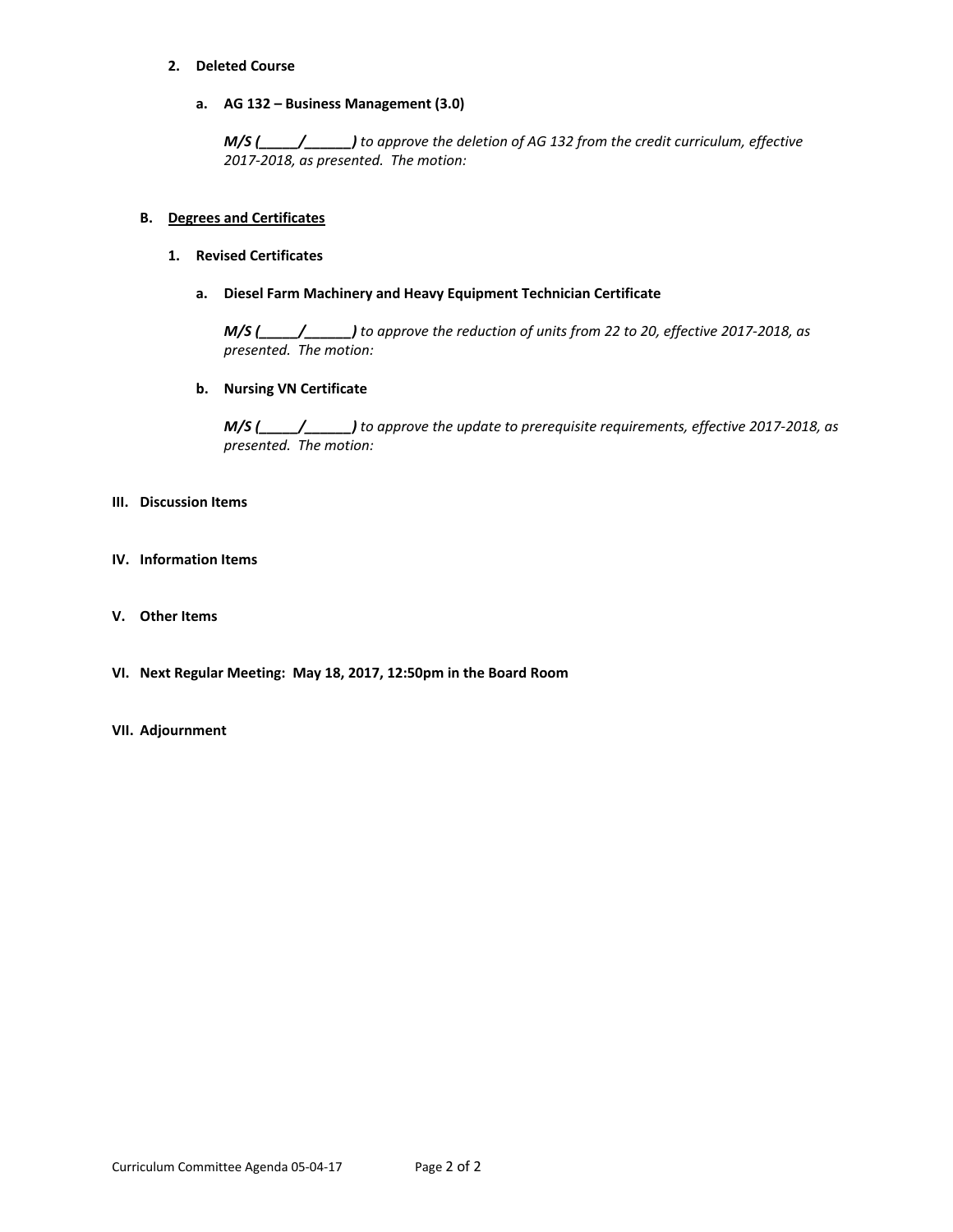

# **IMPERIAL VALLEY COLLEGE CURRICULUM COMMITTEE MINUTES (Unadopted) Regular Meeting, Thursday, April 6, 2017**

**12:50 p.m. –Board Room**

| Present:            | ⊠Nicholas Akinkuoye     | ⊠Craig Blek           | $\Box$ Tina Aguirre                   | ⊠Andrew Robinson       |  |  |
|---------------------|-------------------------|-----------------------|---------------------------------------|------------------------|--|--|
|                     | $\Box$ Michael Heumann  | $\Box$ Xochitl Tirado | <b>ØDaniel Gilison</b>                | ⊠Carol Hegarty         |  |  |
|                     | ⊠Allyn Leon             | ⊠Jose Velasquez       | $\square$ Norma Nava                  | □Trinidad Argüelles    |  |  |
|                     | <b>ØAndres Martinez</b> | ⊠Jose Ruiz            | ⊠Sydney Rice                          | <b>⊠Kristen Gomez</b>  |  |  |
|                     | <b>⊠Kevin White</b>     | $\Box$ Cathy Zazueta  | ⊠ASG Representative<br>Brianna Guzman |                        |  |  |
| <b>Consultants:</b> | $\Box$ Efrain Silva     | $\Box$ Becky Green    | ⊠Gloria Carmona                       | <b>ØDavid Drury</b>    |  |  |
|                     | $\Box$ David Zielinski  | $\square$ Norma Nunez | $\Box$ Kevin Howell                   | $\Box$ Jill Kitzmiller |  |  |
|                     | $\Box$ Lennor Johnson   |                       |                                       |                        |  |  |
| Ex-officio          |                         |                       |                                       |                        |  |  |
| Visitors:           | Veronica Soto           |                       |                                       |                        |  |  |
| <b>Recorder:</b>    | Dixie Krimm             |                       |                                       |                        |  |  |

#### **I. Opening of the Meeting**

#### **A. Call to order**

Craig Blek called the regular meeting of the Imperial Valley College Curriculum Committee to order at 12:56 pm on Thursday, April 6, 2017.

#### **B. Approval of the Minutes**

#### **1. Regular Meeting of March 16, 2017**

*M/S/C (Leon/Gilison) to approve the minutes of the March 16, 2017, regular meeting of the Curriculum Committee, as presented.* 

#### **II. Action Items**

#### **A. Credit Courses**

- **1. Revised Courses**
	- **a. BIOL 122 – General Zoology II (4.0)**
	- **b. BIOL 182 – General Biology: Principles of Organismal Biology (4.0)**
	- **c. CHEM 100 – Introduction to Chemistry (4.0)**
	- **d. CHEM 202 – General Inorganic Chemistry II (5.0)**
	- **e. ENGR 210 – Statics (3.0)**
	- **f. ENGR 212 – Dynamics (3.0)**
	- **g. ENGR 240 – Electric Circuit Analysis (3.0)**
	- **h. MATH 071 – Pre‐Algebra (3.0)**
	- **i. MATH 081 – Beginning Algebra (4.0)**
	- **j. MATH 091 – Intermediate Algebra (5.0)**
	- **k. MATH 122 – Finite Mathematics (3.0)**
	- **l. MATH 140 – Trigonometry (3.0)**
	- **m. MATH 150 – College Algebra (4.0)**
	- **n. MATH 170 – Introductory Calculus with Applications (4.0)**
	- **o. MUS 120 – Beginning Harmony I (3.0)**
	- **p. MUS 122 – Beginning Harmony II (3.0)**
	- **q. MUS 142 – Beginning Group Piano II (1.0)**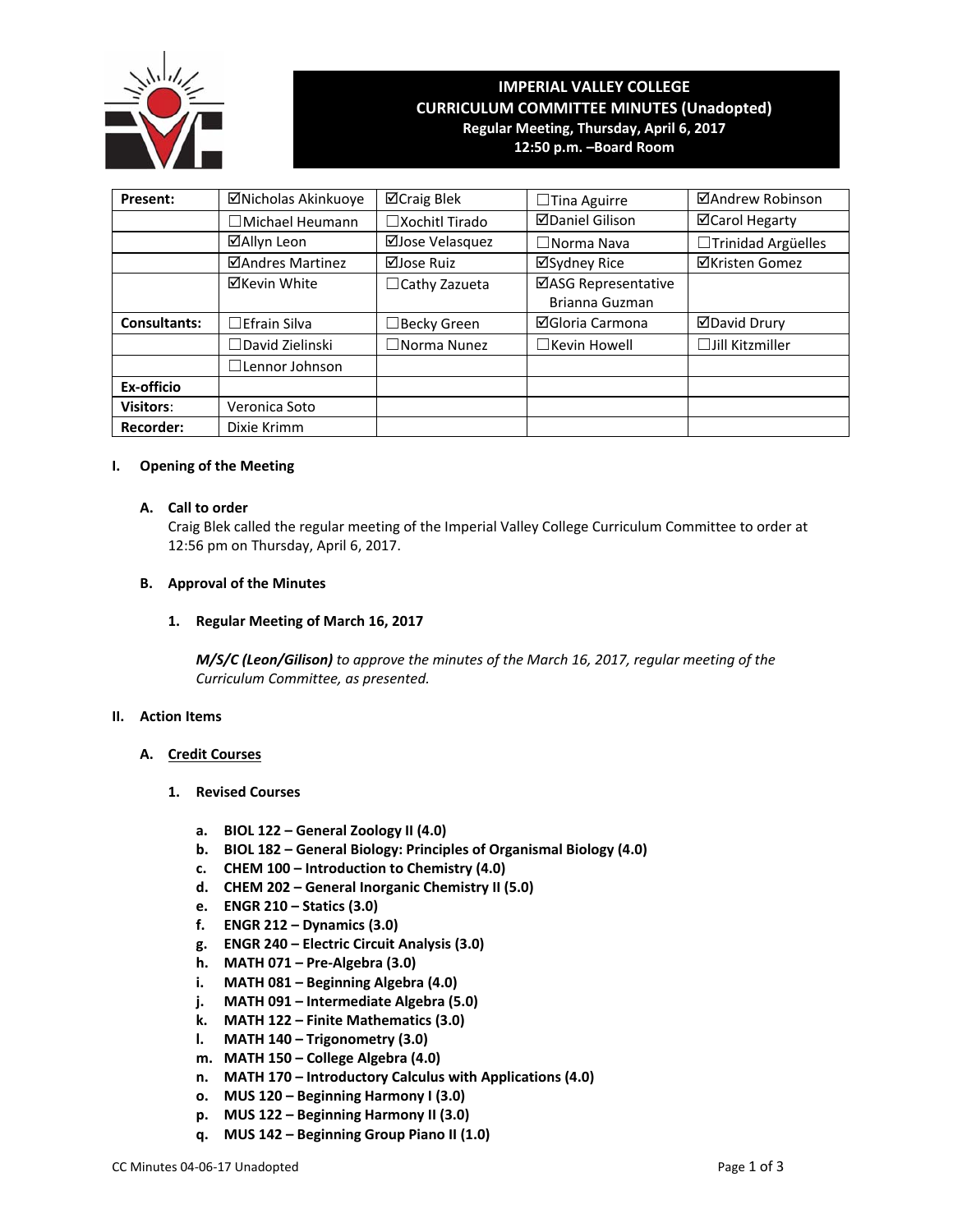- **r. MUS 150 – Beginning Voice I (1.0)**
- **s. MUS 152 – Beginning Voice II (1.0)**
- **t. MUS 162 – Beginning Guitar II (1.0)**
- **u. MUS 222 – Intermediate Harmony II (3.0)**
- **v. MUS 240 – Intermediate Group Piano I (1.0)**
- **w. MUS 242 – Intermediate Group Piano II (1.0)**
- **x. MUS 250 – Intermediate Voice I (1.0)**
- **y. MUS 252 – Intermediate Voice II (1.0)**
- **z. MUS 260 – Intermediate Guitar I (1.0)**
- **aa. MUS 262 – Intermediate Guitar II (1.0)**
- **bb. PE 102 – Physical Fitness (1.0)**
- **cc. PE 103 – Physical Fitness – Women (1.0)**
- **dd. PE 104 – Weight Training (1.0)**
- **ee. PE 106 – Walking/Jogging Fitness (1.0)**
- **ff. PE 107 – Aquatic Exercise (1.0)**
- **gg. PE 123 – Water Safety Instructor Training (2.0)**
- **hh. PE 130 – Adapted Physical Exercise (1.0)**
- **ii. PE 131 – Adapted Sports (1.0)**
- **jj. PE 211 – Physical Education in the Elementary School (3.0)**
- **kk. PHIL 106 – Logic (3.0)**
- **ll. PHYS 200 – General Physics I (4.0)**

 *M/S (White/Leon) to approve the update to items a. through ll. above as indicated in CurricUNET, effective 2017‐2018, as presented. The motion carried.*

## **2. Deleted Course**

**a. FILM 230 – Introduction to Film History and Criticism (3.0)**

 *M/S (Ruiz/Leon) to approve the deletion of FILM 230 from the credit curriculum, effective 2017‐2018, as presented. The motion carried.*

## **III. Discussion Items**

## 1. IGETC UC Pattern - acceptable as a general education option for all transfer degrees for 17-18 - Kristen

The IGETC UC pattern has not been used in the past for ADTs. Kristen has confirmed that this pattern is acceptable as long as students are notified that it does not apply to CSU admission. Earning a transfer degree at a community college is a good idea, it forces students to take COMM 100. This is specifically for UC students, beginning Fall 2017. For true UC students. They must still meet the 60 unit requirement.

CSU Chancellor's Office memo executive order 1100 to let the Community Colleges know beginning Fall 2017 "C-" is now acceptable for the golden four. It will now state C- or higher. This will apply to our CSU GE-Breadth pattern. Kristen will report at a subsequent meeting to confirm the effects of this change.

## **2. OER – How to list on the COR**

CurricUNET has a place to enter texts, committee should consider a way to let students know that a course is offered with Open Education Resources. OER texts are also able to be printed. The State is supporting OERs.

## **3. Winter/Summer only – Courses on Pathways**

Winter and Summer sessions were originally intended for general education. Use caution when placing courses on pathways during winter and summer intersessions.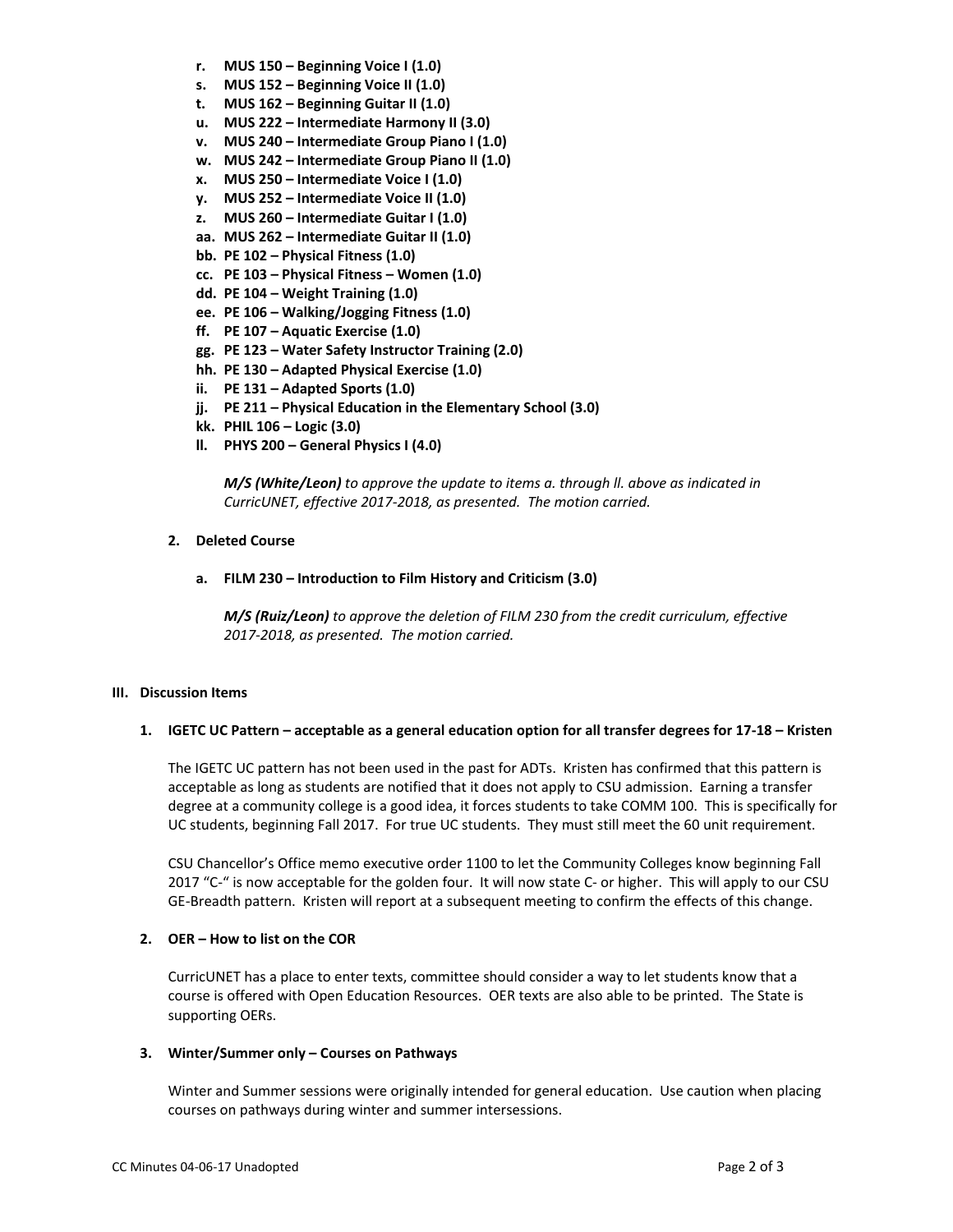#### **IV. Information Items**

Kristen – AP Credit, will be more uniformly considered, Community colleges will honor the AP exams and will award in an area. We will add two exams Physics one and two, the department will be working on those exams. Computer Science will also be awarded units toward their degree. Will be on the AP pattern for 17‐ 18.

#### **V. Other Items**

Committee members were encouraged to continue the efforts of increasing class sizes.

#### **VI. Next Regular Meeting: May 4, 2017, 12:50pm in the Board Room**

#### **VII. The meeting adjourned at 1:44 p.m.**

In accordance with the Ralph M. Brown Act and SB 751, minutes of the IVC Curriculum Committee record the votes of all committee members as follows: (1) Members recorded as absent are presumed not to have voted; (2) the names of members voting in the minority or abstaining are recorded; (3) all other members are presumed to have voted in the majority.